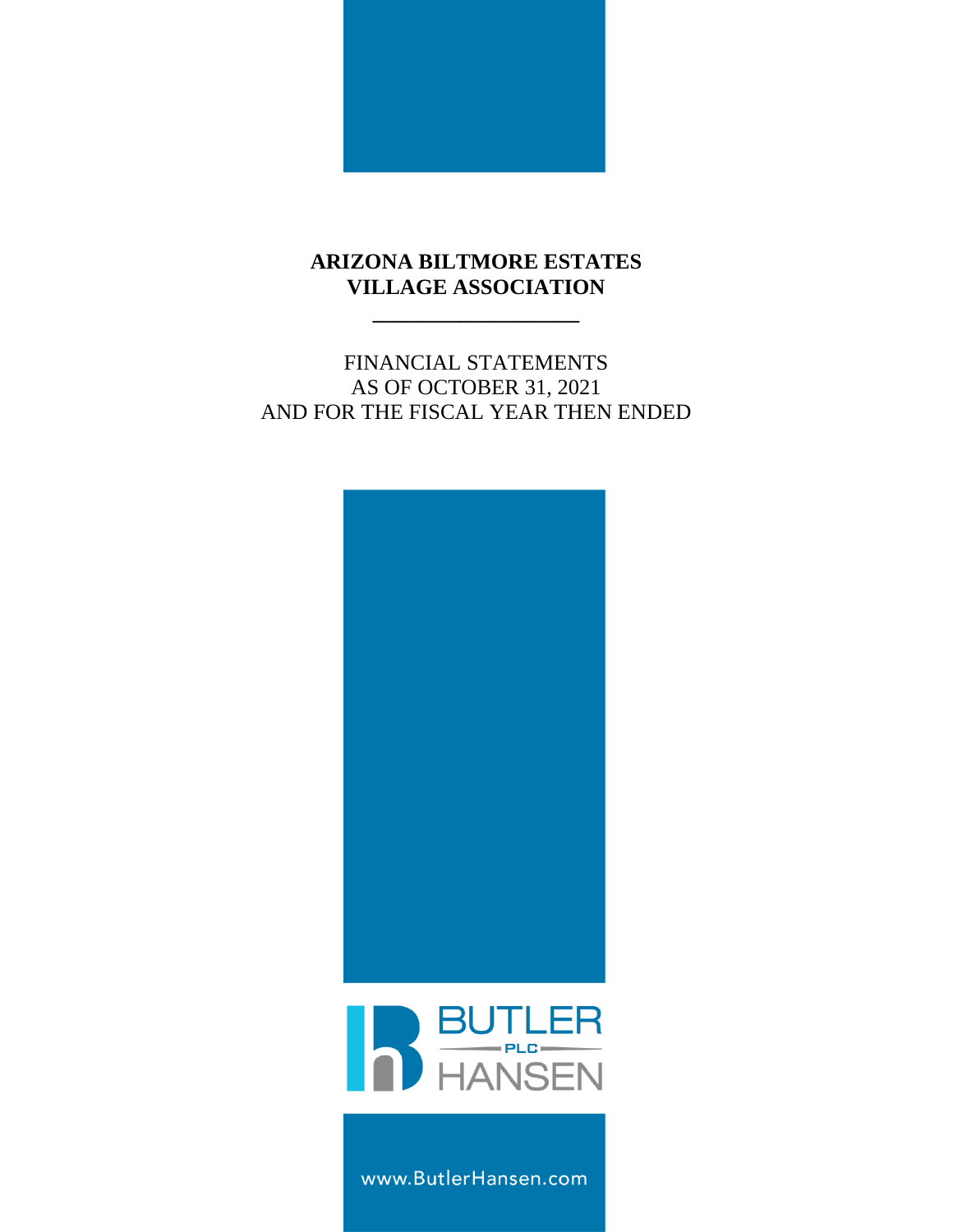# **ARIZONA BILTMORE ESTATES VILLAGE ASSOCIATION**

## **TABLE OF CONTENTS**

PAGE

| FINANCIAL STATEMENTS      |          |
|---------------------------|----------|
|                           | 2        |
|                           | $3 - 5$  |
|                           | 6        |
|                           | $7 - 12$ |
| SUPPLEMENTARY INFORMATION |          |

Supplementary Information on Future Major Repairs and Replacements............................ 13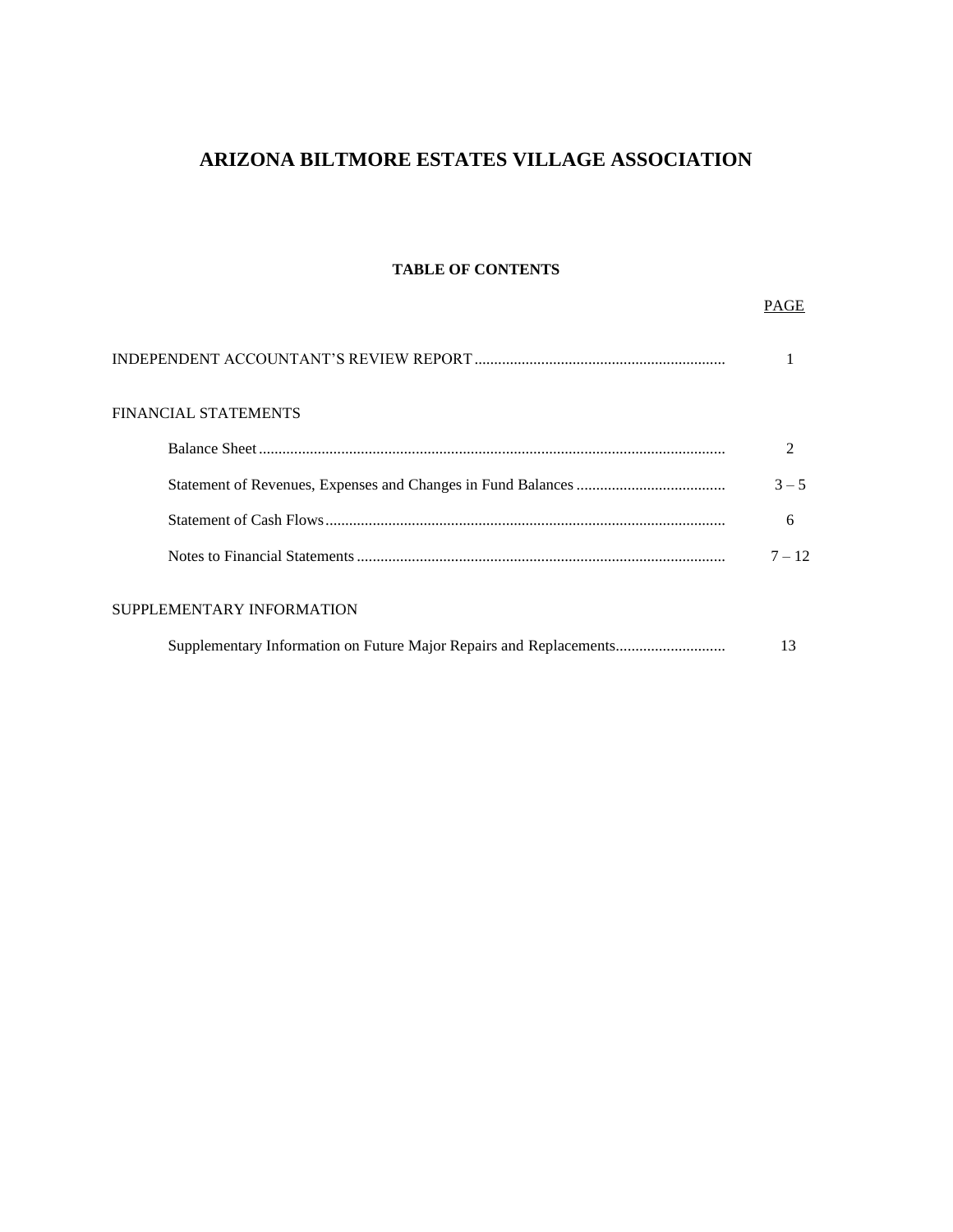

## **INDEPENDENT ACCOUNTANT'S REVIEW REPORT**

To the Board of Directors of Arizona Biltmore Estates Village Association

We have reviewed the accompanying financial statements of Arizona Biltmore Estates Village Association (an Arizona corporation), which comprise the balance sheet as of October 31, 2021, and the related statements of revenues, expenses and changes in fund balances and cash flows for the fiscal year then ended, and the related notes to the financial statements. A review includes primarily applying analytical procedures to management's financial data and making inquiries of Association management. A review is substantially less in scope than an audit, the objective of which is the expression of an opinion regarding the financial statements as a whole. Accordingly, we do not express such an opinion.

#### **Management's Responsibility for the Financial Statements**

Management is responsible for the preparation and fair presentation of these financial statements in accordance with accounting principles generally accepted in the United States of America; this includes the design, implementation, and maintenance of internal control relevant to the preparation and fair presentation of the financial statements that are free from material misstatement whether due to fraud or error.

#### **Accountant's Responsibility**

Our responsibility is to conduct the review in accordance with Statements on Standards for Accounting and Review Services promulgated by the Accounting and Review Services Committee of the American Institute of Certified Public Accountants. Those standards require us to perform procedures to obtain limited assurance as a basis for reporting whether we are aware of any material modifications that should be made to the financial statements for them to be in accordance with accounting principles generally accepted in the United States of America. We believe that the results of our procedures provide a reasonable basis for our conclusion.

#### **Accountant's Conclusion on the Financial Statements**

Based on our review, we are not aware of any material modifications that should be made to the accompanying financial statements in order for them to be in accordance with accounting principles generally accepted in the United States of America.

### **Required Supplementary Information**

Accounting principles generally accepted in the United States of America require that the information about future major repairs and replacements of common property, on page 13, be presented to supplement the basic financial statements. Such information, although not a part of the basic financial statements is required by the Financial Accounting Standards Board, who considers it to be an essential part of financial reporting for placing the basic financial statements in an appropriate operational, economic, or historical context. We have compiled the required supplementary information without audit or review, and, accordingly, we do not express an opinion or provide any assurance on it.

Butter Hansen, PLC

Gilbert, Arizona December 16, 2021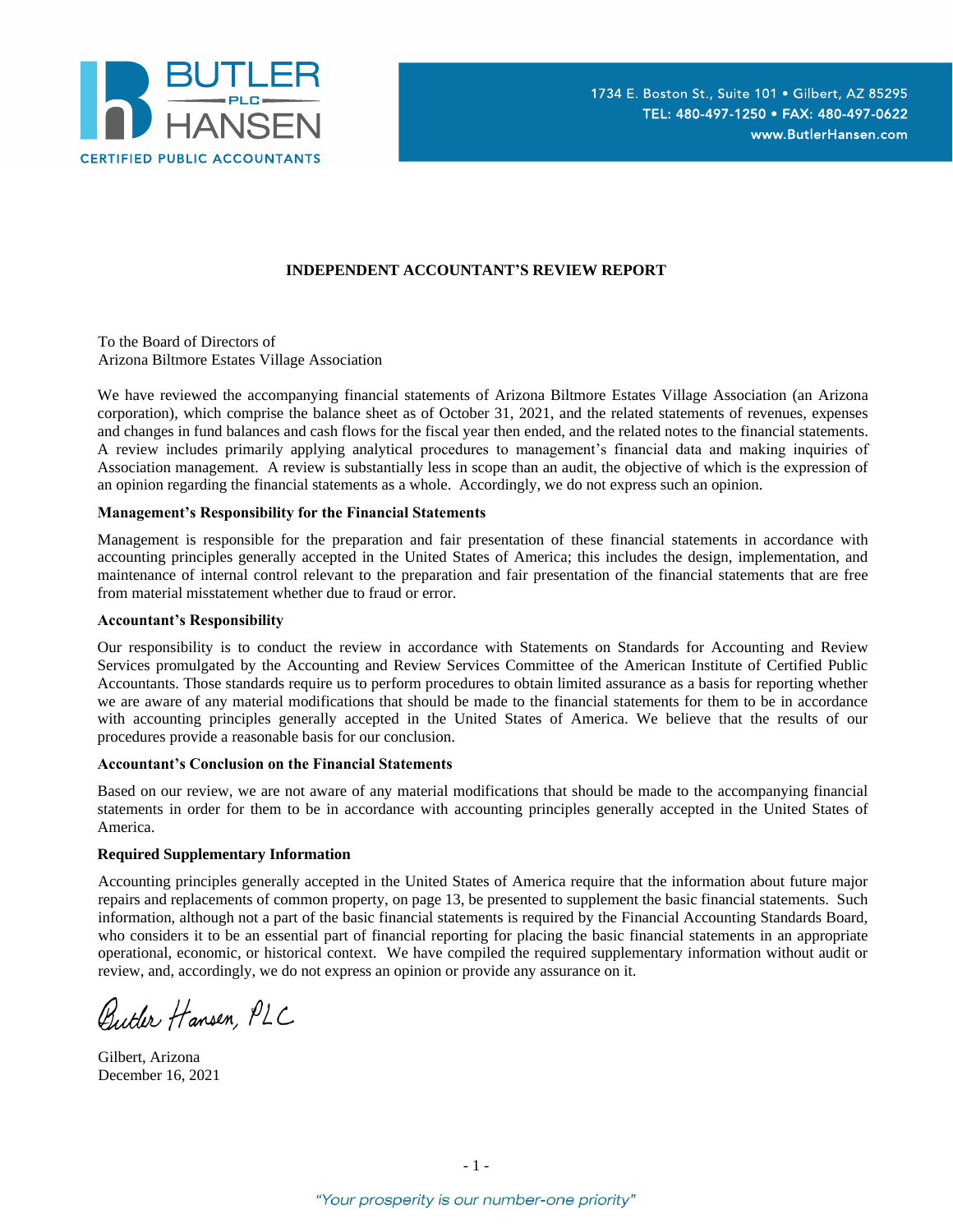## **ARIZONA BILTMORE ESTATES VILLAGE ASSOCIATION BALANCE SHEET OCTOBER 31, 2021**

|                                      |    | <b>OPERATING</b><br><b>FUND</b> | <b>REPLACEMENT</b><br><b>FUND</b> | <b>TOTAL</b>    |
|--------------------------------------|----|---------------------------------|-----------------------------------|-----------------|
| <u>ASSETS</u>                        |    |                                 |                                   |                 |
| Cash                                 | \$ | 464,617                         | \$<br>1,175,572                   | \$<br>1,640,189 |
| Certificates of Deposit              |    |                                 | 977,275                           | 977,275         |
| Accounts Receivable                  |    | 1,117                           |                                   | 1,117           |
| <b>TOTAL ASSETS</b>                  | S  | 465,734                         | \$<br>2,152,847                   | \$<br>2,618,581 |
| <b>LIABILITIES AND FUND BALANCES</b> |    |                                 |                                   |                 |
| <b>LIABILITIES</b>                   |    |                                 |                                   |                 |
| Accounts Payable                     | \$ | 650                             | \$                                | \$<br>650       |
| Income Tax Payable                   |    | 16,449                          |                                   | 16,449          |
| Prepaid Assessments                  |    | 408,695                         |                                   | 408,695         |
| Prepaid Northern Road Income         |    | 10,510                          |                                   | 10,510          |
| <b>TOTAL LIABILITIES</b>             |    | 436,304                         |                                   | 436,304         |
| <b>FUND BALANCES</b>                 |    | 29,430                          | 2,152,847                         | 2,182,277       |
| <b>TOTAL LIABILITIES</b>             |    |                                 |                                   |                 |
| AND FUND BALANCES                    | \$ | 465,734                         | \$<br>2,152,847                   | \$<br>2,618,581 |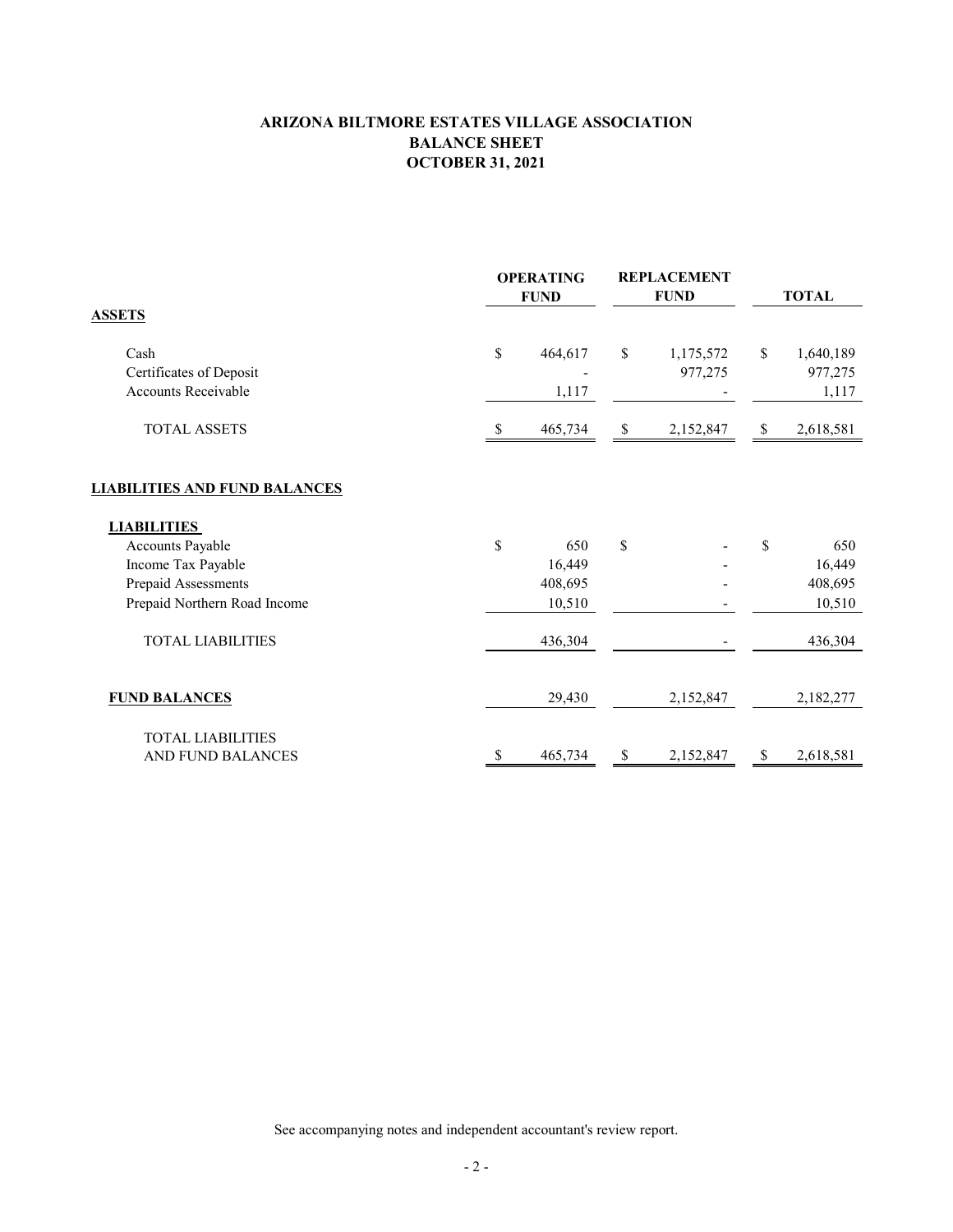## **ARIZONA BILTMORE ESTATES VILLAGE ASSOCIATION STATEMENT OF REVENUES, EXPENSES AND CHANGES IN FUND BALANCES FOR THE FISCAL YEAR ENDED OCTOBER 31, 2021**

|                                        |    | <b>OPERATING</b><br><b>FUND</b> |    | <b>REPLACEMENT</b><br><b>FUND</b> |    | <b>TOTAL</b> |  |
|----------------------------------------|----|---------------------------------|----|-----------------------------------|----|--------------|--|
| <b>REVENUES</b>                        |    |                                 |    |                                   |    |              |  |
| Homeowner Dues                         | \$ | 495,275                         | \$ |                                   | \$ | 495,275      |  |
| <b>Apartment Dues</b>                  |    | 3,080                           |    |                                   |    | 3,080        |  |
| Late Fees                              |    | 10,280                          |    |                                   |    | 10,280       |  |
| <b>Transfer Fees</b>                   |    | 83,080                          |    |                                   |    | 83,080       |  |
| Interest Income                        |    | 415                             |    | 12,728                            |    | 13,143       |  |
| Cox Revenue Share Income               |    | 65,222                          |    |                                   |    | 65,222       |  |
| Northern Road Income                   |    | 63,004                          |    |                                   |    | 63,004       |  |
| Grandfathered Income                   |    | 4,950                           |    |                                   |    | 4,950        |  |
| Miscellaneous Income                   |    | 2,000                           |    |                                   |    | 2,000        |  |
| <b>TOTAL REVENUES</b>                  |    | 727,306                         |    | 12,728                            |    | 740,034      |  |
| <b>EXPENSES</b>                        |    |                                 |    |                                   |    |              |  |
| <b>SECURITY EXPENSES</b>               |    |                                 |    |                                   |    |              |  |
| <b>Security Services</b>               |    | 208,304                         |    |                                   |    | 208,304      |  |
| Miscellaneous                          |    | 467                             |    |                                   |    | 467          |  |
| <b>TOTAL SECURITY EXPENSES</b>         |    | 208,771                         |    |                                   |    | 208,771      |  |
| <b>LANDSCAPE AND OTHER MAINTENANCE</b> |    |                                 |    |                                   |    |              |  |
| Landscape and Flower Maintenance       |    | 31,200                          |    |                                   |    | 31,200       |  |
| Common Area Maintenance                |    | 4,132                           |    |                                   |    | 4,132        |  |
| Sprinkler Maintenance                  |    | 180                             |    |                                   |    | 180          |  |
| <b>Street Light Maintenance</b>        |    | 1,070                           |    |                                   |    | 1,070        |  |
| <b>Street Sweeping</b>                 |    | 11,580                          |    |                                   |    | 11,580       |  |
| <b>TOTAL LANDSCAPE</b>                 |    |                                 |    |                                   |    |              |  |
| AND OTHER MAINTENANCE                  |    | 48,162                          |    |                                   |    | 48,162       |  |
| <b>UTILITIES</b>                       |    |                                 |    |                                   |    |              |  |
| Electric                               |    | 6,618                           |    |                                   |    | 6,618        |  |
| Water                                  |    | 14,340                          |    |                                   |    | 14,340       |  |
| <b>TOTAL UTILITIES</b>                 |    | 20,958                          |    |                                   |    | 20,958       |  |
| <b>SALARIES AND BENEFITS</b>           |    |                                 |    |                                   |    |              |  |
| Salaries                               |    | 111,986                         |    |                                   |    | 111,986      |  |
| Mileage Reimbursement                  |    | 1,996                           |    |                                   |    | 1,996        |  |
| Payroll Service Fees                   |    | 1,313                           |    |                                   |    | 1,313        |  |
| Payroll Tax Expense                    |    | 9,724                           |    |                                   |    | 9,724        |  |
| Workman's Compensation Insurance       |    | 628                             |    |                                   |    | 628          |  |
| <b>TOTAL SALARIES AND BENEFITS</b>     |    | 125,647                         |    | $\overline{\phantom{a}}$          |    | 125,647      |  |
|                                        |    |                                 |    |                                   |    |              |  |

(CONTINUED)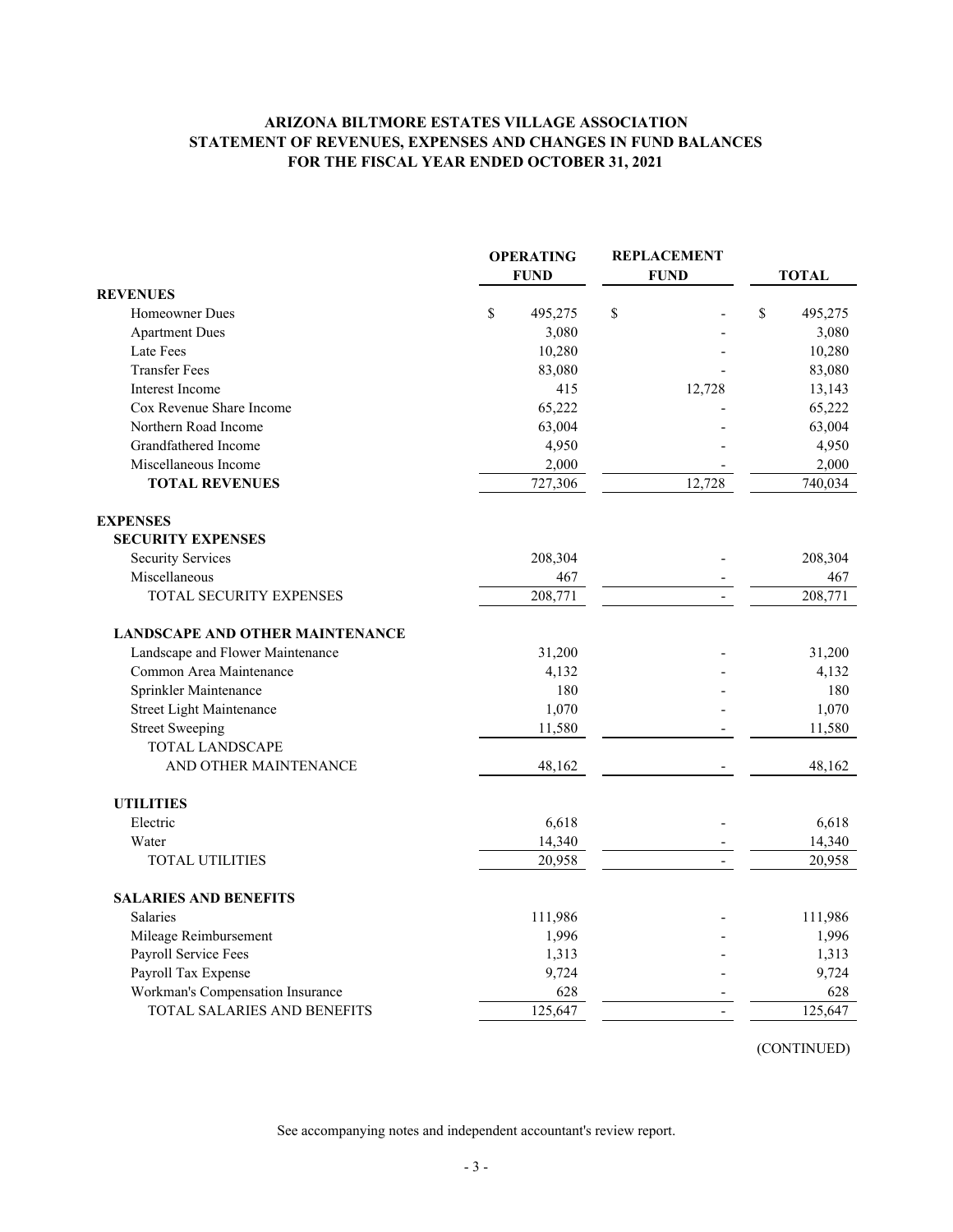## **ARIZONA BILTMORE ESTATES VILLAGE ASSOCIATION STATEMENT OF REVENUES, EXPENSES AND CHANGES IN FUND BALANCES (CONTINUED) FOR THE FISCAL YEAR ENDED OCTOBER 31, 2021**

|                                   | <b>OPERATING</b> | <b>REPLACEMENT</b> |              |
|-----------------------------------|------------------|--------------------|--------------|
|                                   | <b>FUND</b>      | <b>FUND</b>        | <b>TOTAL</b> |
| <b>ADMINISTRATION EXPENSES</b>    |                  |                    |              |
| Office Supplies                   | 2,284            |                    | 2,284        |
| Printing                          | 1,716            |                    | 1,716        |
| Postage                           | 2,142            |                    | 2,142        |
| <b>Accounting Services</b>        | 4,200            |                    | 4,200        |
| Telephones                        | 2,398            |                    | 2,398        |
| Miscellaneous Services            | 2,490            |                    | 2,490        |
| Office Rent                       | 23,422           |                    | 23,422       |
| Storage                           | 901              |                    | 901          |
| Computer/Software/Repairs/Website | 7,800            |                    | 7,800        |
| High Speed Internet               | 2,988            |                    | 2,988        |
| TOTAL ADMINISTRATION EXPENSES     | 50,341           |                    | 50,341       |
| <b>GENERAL</b>                    |                  |                    |              |
| Audit                             | 1,700            |                    | 1,700        |
| Newsletter Printing               | 13,844           |                    | 13,844       |
| Legal Fees General Business       | 27,204           |                    | 27,204       |
| Professional Affiliations         | 809              |                    | 809          |
| <b>Community Relations</b>        | 49               |                    | 49           |
| Biltmore Area Partnership         | 500              |                    | 500          |
| Seminars/Education                | 290              |                    | 290          |
| <b>Annual Meeting</b>             | 4,668            |                    | 4,668        |
| <b>Board Meetings</b>             | 240              |                    | 240          |
| Insurance                         | 21,700           |                    | 21,700       |
| Income Tax-State                  | 3,971            |                    | 3,971        |
| Income Tax-Federal                | 17,676           |                    | 17,676       |
| Property Tax Expense              | 7                |                    | 7            |
| <b>TOTAL GENERAL</b>              | 92,658           |                    | 92,658       |
| <b>REPLACEMENT FUND EXPENSES</b>  |                  |                    |              |
| Sign Expense                      |                  | 2,525              | 2,525        |
| Road Resurfacing Costs            |                  | 7,592              | 7,592        |
| Landscape Improvements            |                  | 21,912             | 21,912       |
| TOTAL REPLACEMENT FUND EXPENSES   |                  | 32,029             | 32,029       |
| <b>TOTAL EXPENSES</b>             | 546,537          | 32,029             | 578,566      |

(CONTINUED)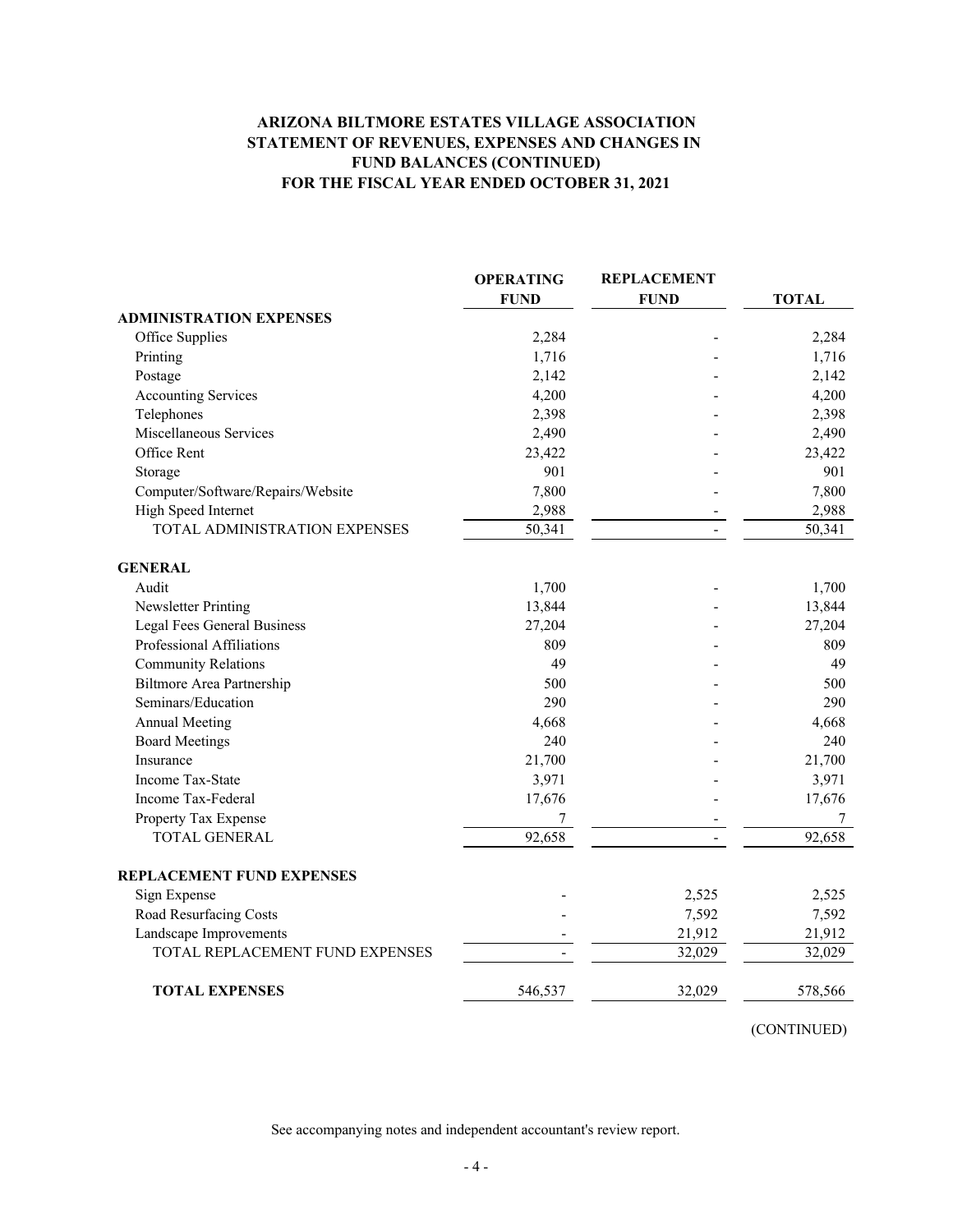## **ARIZONA BILTMORE ESTATES VILLAGE ASSOCIATION STATEMENT OF REVENUES, EXPENSES AND CHANGES IN FUND BALANCES (CONTINUED) FOR THE FISCAL YEAR ENDED OCTOBER 31, 2021**

|                                                                        | <b>OPERATING</b><br><b>FUND</b> | <b>REPLACEMENT</b><br><b>FUND</b> | <b>TOTAL</b>   |
|------------------------------------------------------------------------|---------------------------------|-----------------------------------|----------------|
| <b>EXCESS REVENUES (EXPENSES)</b>                                      | 180,769                         | (19,301)                          | 161,468        |
| <b>FUND BALANCES, BEGINNING OF YEAR</b><br><b>AS PREVIOUSLY STATED</b> | 20,687                          | 2,016,148                         | 2,036,835      |
| <b>PRIOR PERIOD ADJUSTMENT</b>                                         | (16,026)                        |                                   | (16,026)       |
| <b>FUND BALANCES, BEGINNING OF YEAR</b><br><b>AS RESTATED</b>          | 4,661                           | 2,016,148                         | 2,020,809      |
| <b>TRANSFERS BETWEEN FUNDS</b>                                         | (156,000)                       | 156,000                           |                |
| <b>FUND BALANCES</b><br><b>END OF YEAR</b>                             | \$<br>29,430                    | 2,152,847<br>S                    | 2,182,277<br>S |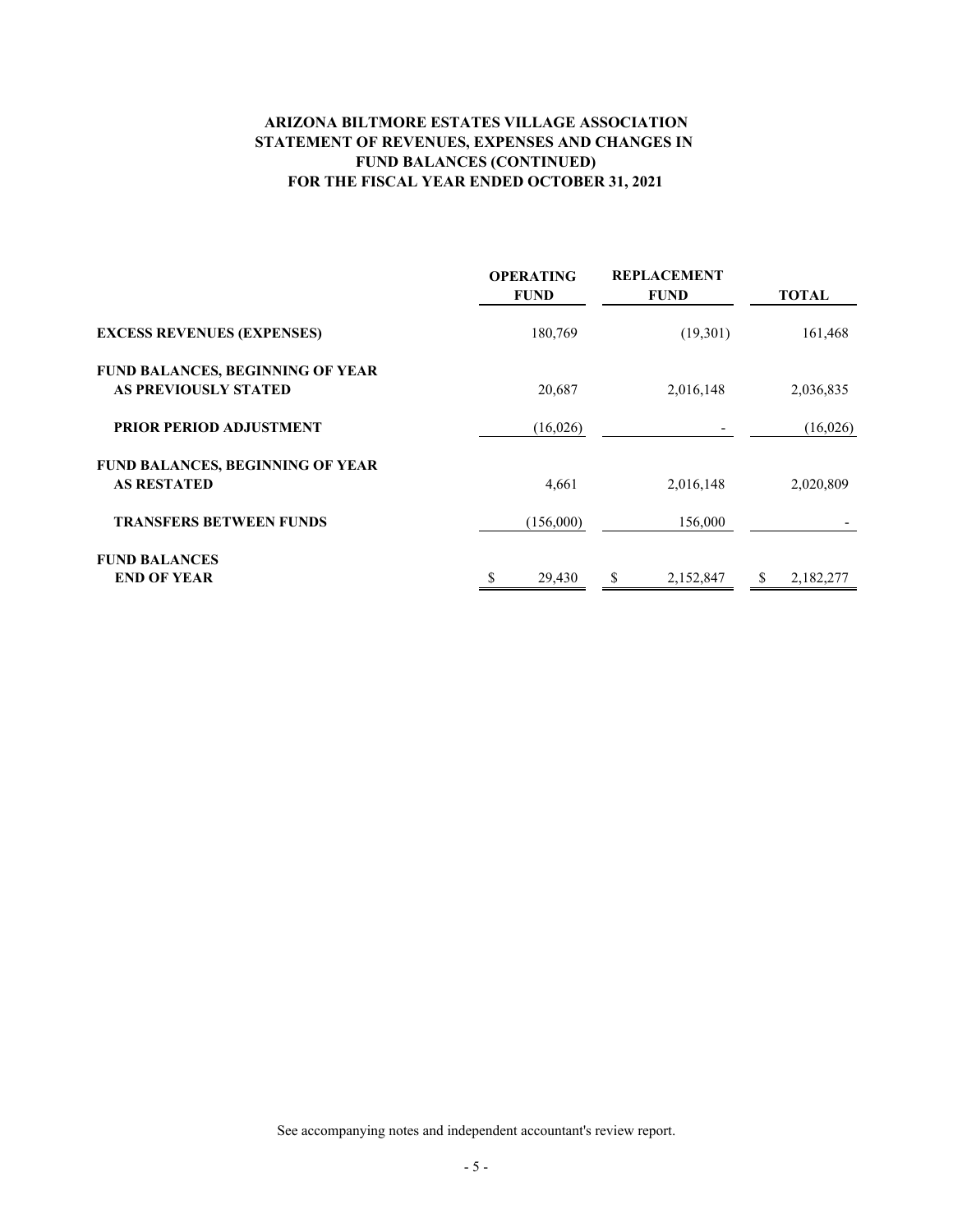## **ARIZONA BILTMORE ESTATES VILLAGE ASSOCIATION STATEMENT OF CASH FLOWS FOR THE FISCAL YEAR ENDED OCTOBER 31, 2021**

|                                                     | <b>OPERATING</b> |             | <b>REPLACEMENT</b><br><b>FUND</b> |           |                 |  |
|-----------------------------------------------------|------------------|-------------|-----------------------------------|-----------|-----------------|--|
|                                                     |                  | <b>FUND</b> |                                   |           | <b>TOTAL</b>    |  |
| <b>CASH FLOWS FROM OPERATING ACTIVITIES</b>         |                  |             |                                   |           |                 |  |
| Excess Revenues (Expenses)                          | \$               | 180,769     | $\mathbb{S}$                      | (19,301)  | \$<br>161,468   |  |
| Adjustments to Reconcile Excess Revenues (Expenses) |                  |             |                                   |           |                 |  |
| to Cash Provided (Used) by Operating Activities     |                  |             |                                   |           |                 |  |
| (Increase)/Decrease In                              |                  |             |                                   |           |                 |  |
| <b>Accounts Receivable</b>                          |                  | 182         |                                   |           | 182             |  |
| Increase/(Decrease) In                              |                  |             |                                   |           |                 |  |
| Accounts Payable                                    |                  | (15,651)    |                                   |           | (15,651)        |  |
| Income Tax Payable                                  |                  | 16,449      |                                   |           | 16,449          |  |
| Prepaid Assessments                                 |                  | 79,654      |                                   |           | 79,654          |  |
| Prepaid Northern Road Income                        |                  | 55          |                                   |           | 55              |  |
| Net Cash Provided (Used) by Operating Activities    |                  | 261,458     |                                   | (19,301)  | 242,157         |  |
|                                                     |                  |             |                                   |           |                 |  |
| <b>CASH FLOWS FROM INVESTING ACTIVITIES</b>         |                  |             |                                   |           |                 |  |
| Reinvestment of Interest Earned                     |                  |             |                                   | (8,629)   | (8,629)         |  |
| Net Cash Provided (Used) by Investing Activities    |                  |             |                                   | (8,629)   | (8,629)         |  |
| <b>CASH FLOWS FROM FINANCING ACTIVITIES</b>         |                  |             |                                   |           |                 |  |
| <b>Transfers Between Funds</b>                      |                  | (156,000)   |                                   | 156,000   |                 |  |
| Net Cash Provided (Used) by Financing Activities    |                  | (156,000)   |                                   | 156,000   |                 |  |
| NET INCREASE (DECREASE) IN CASH                     |                  | 105,458     |                                   | 128,070   | 233,528         |  |
| CASH BALANCE, BEGINNING OF YEAR                     |                  | 359,159     |                                   | 1,047,502 | 1,406,661       |  |
| <b>CASH BALANCE, END OF YEAR</b>                    | \$               | 464,617     | $\mathbb{S}$                      | 1,175,572 | \$<br>1,640,189 |  |
| <b>SUPPLEMENTARY INFORMATION</b>                    |                  |             |                                   |           |                 |  |
| <b>Income Taxes Paid</b>                            | \$               | 5,198       |                                   |           |                 |  |
| <b>Interest Paid</b>                                | \$               |             |                                   |           |                 |  |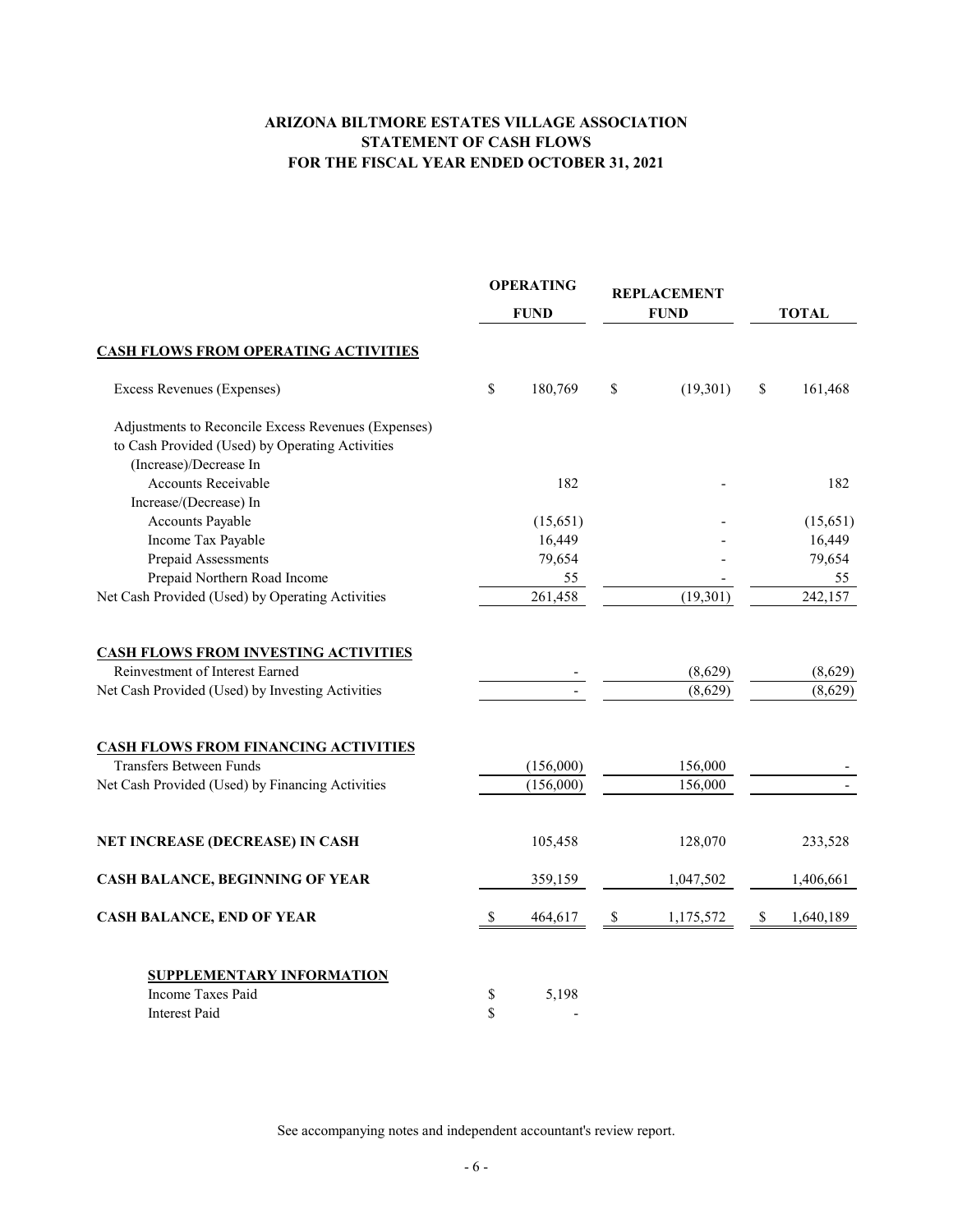## **NOTE 1 – NATURE OF THE ORGANIZATION**

Arizona Biltmore Estates Village Association, a non-stock homeowners association, was incorporated on June 29, 1979, under the general non-profit laws of the State of Arizona. The Association was established to provide management, maintenance and preservation of the common areas and other property owned by the Association or property placed under its jurisdiction. There is a Board of Directors elected by the member homeowners. The Association is located in Phoenix, Arizona and is self-managed. The Association consists of 1,688 residential units, 113 non-voting residential units that are required to pay annual assessments, commercial properties and an apartment complex.

### **NOTE 2 – SUMMARY OF SIGNIFICANT ACCOUNTING POLICIES**

#### Fund Accounting

The Association's governing documents provide certain guidelines for governing its financial activities. To ensure observance of limitations and restrictions on the use of financial resources, the Association maintains its accounts using fund accounting. Financial resources are classified, for accounting and reporting purposes, using the following funds established according to their nature and purpose:

#### Operating Fund

The Operating Fund is used to account for financial resources available for the general operations of the Association.

#### Replacement Fund

The Replacement Fund is used to account for the accumulation of funds for future major repairs and replacements.

#### Cash and Cash Equivalents

For statement of cash flows purposes, the Association considers cash in operating bank accounts, money market accounts, cash on hand, and certificates of deposit, purchased with original maturity dates of three months, or less, as cash and cash equivalents. Certificates of deposit and financial instruments, with original maturities, at date of purchase, of more than three months, are classified as certificates of deposit.

#### Certificates of Deposit

The Association invests in certificates of deposit that generally mature in three years or less. The Association intends to hold certificates of deposit until maturity. Certificates of deposit are recorded at cost.

#### Accounts Receivable

The annual budget and member assessments are approved by the Board of Directors. Association members are subject to annual assessments to provide funds for the Association's operating expenses, future capital acquisitions, and major repairs and future replacements. Accounts receivable at October 31, 2021, represent fees due from unit owners. The Association accounts for receivables on the cost basis. Receivables are considered delinquent after 30 days, at which time the Association pursues collection. Receivables are reviewed regularly and the Association establishes an allowance for doubtful accounts on receivables based on an estimate of accounts which will not be fully collected. Accounts are written-off when a homeowner enters bankruptcy or foreclosure. Any excess assessments at the fiscal year end are retained by the Association for use in the succeeding fiscal year.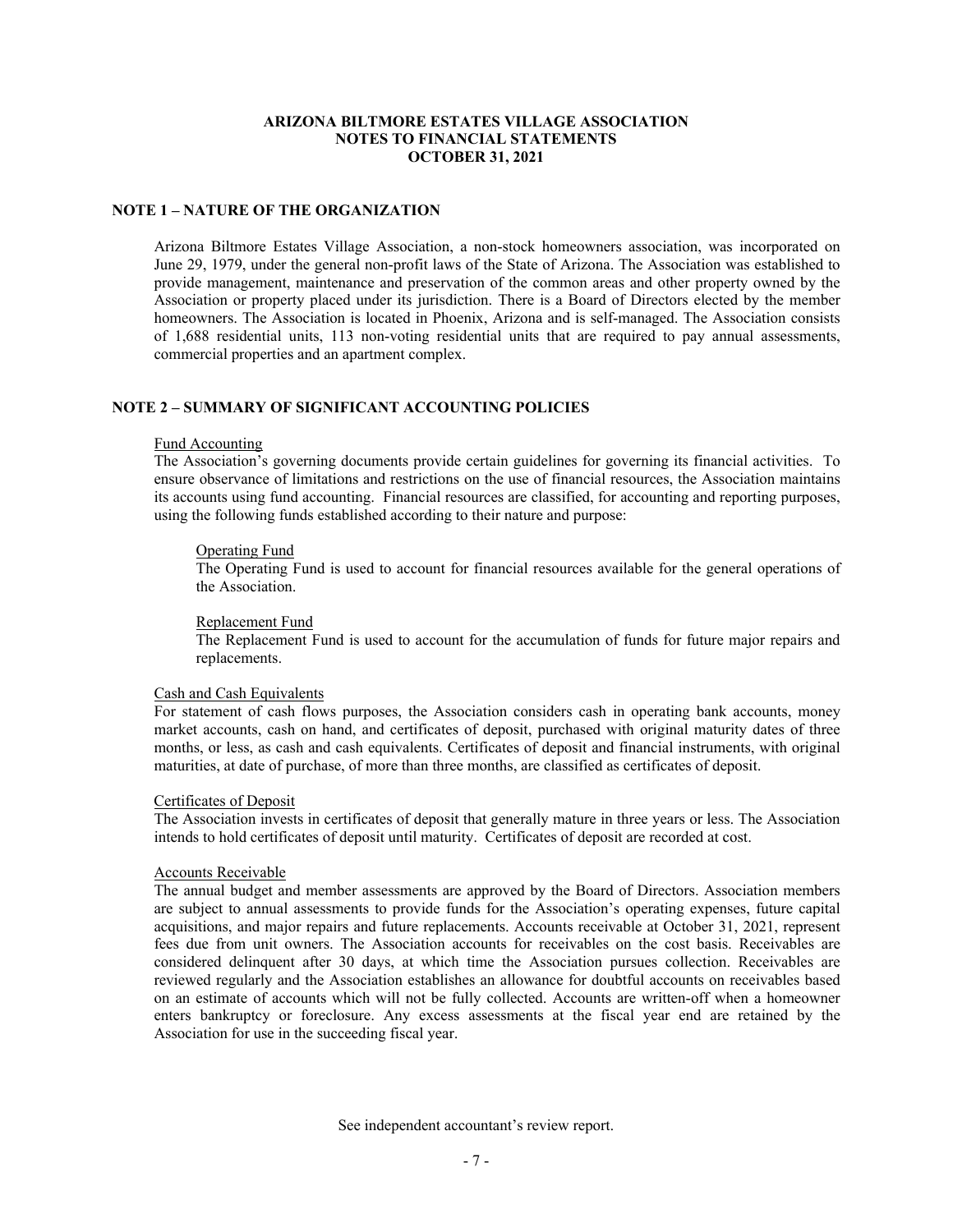## **NOTE 2 – SUMMARY OF SIGNIFICANT ACCOUNTING POLICIES (CONTINUED)**

#### Prepaid Assessments and Revenue Recognition

Payments received by the Association prior to the assessment due date are properly not recognized as revenue until the corresponding assessment is made by the Association and are classified as Prepaid Assessments. Revenue from assessments, allocated to either the operating or reserve fund, is recognized as the performance obligation to maintain the community and to provide ongoing services is considered completed, generally on a monthly basis.

#### Fair Value of Financial Instruments

Unless otherwise indicated, the fair values of all reported assets and liabilities, which represent financial instruments (none of which are held for trading purposes), approximate the carrying values of such amounts.

#### Common Property

Certain land areas have been contributed by the developer of the project at no cost to the Association. The Association has not recorded these assets, and accordingly no value has been established. The contributed areas consist of streets, landscape, and landscape rights-of-way. The Association has not placed a value on these assets.

#### Property and Equipment

In accordance with American Institute of Certified Public Accountants guidelines, the Association capitalizes all common real property to which it has title or other evidence of ownership and either:

(1) can dispose of the property, at the discretion of its Board of Directors, for cash or claims to cash and it can retain the proceeds,

-or-

(2) the property is used to generate significant cash flows from the members on the basis of usage.

The Association capitalizes all personal property it acquires. Purchased property and equipment is recorded at cost and depreciated utilizing various acceptable methods over the useful lives of the property and equipment.

#### Use of Estimates

The preparation of financial statements in conformity with Generally Accepted Accounting Principles requires management to make estimates and assumptions that affect the reported amounts of assets and liabilities and disclosure of contingent assets and liabilities at the date of the financial statements and the reported amounts of revenues and expenses during the reporting period. Accordingly, actual results could differ from those estimates.

#### Date of Management's Review

Subsequent events have been evaluated through December 16, 2021, which is the date the financial statements were available to be issued.

#### **NOTE 3 – CERTIFICATES OF DEPOSIT**

At October 31, 2021, the Association held \$977,275 in certificates of deposit. The certificates of deposit outstanding at October 31, 2021, mature in 2022 and 2023, and earn interest at rates ranging from 0.45% to  $0.60\%$ .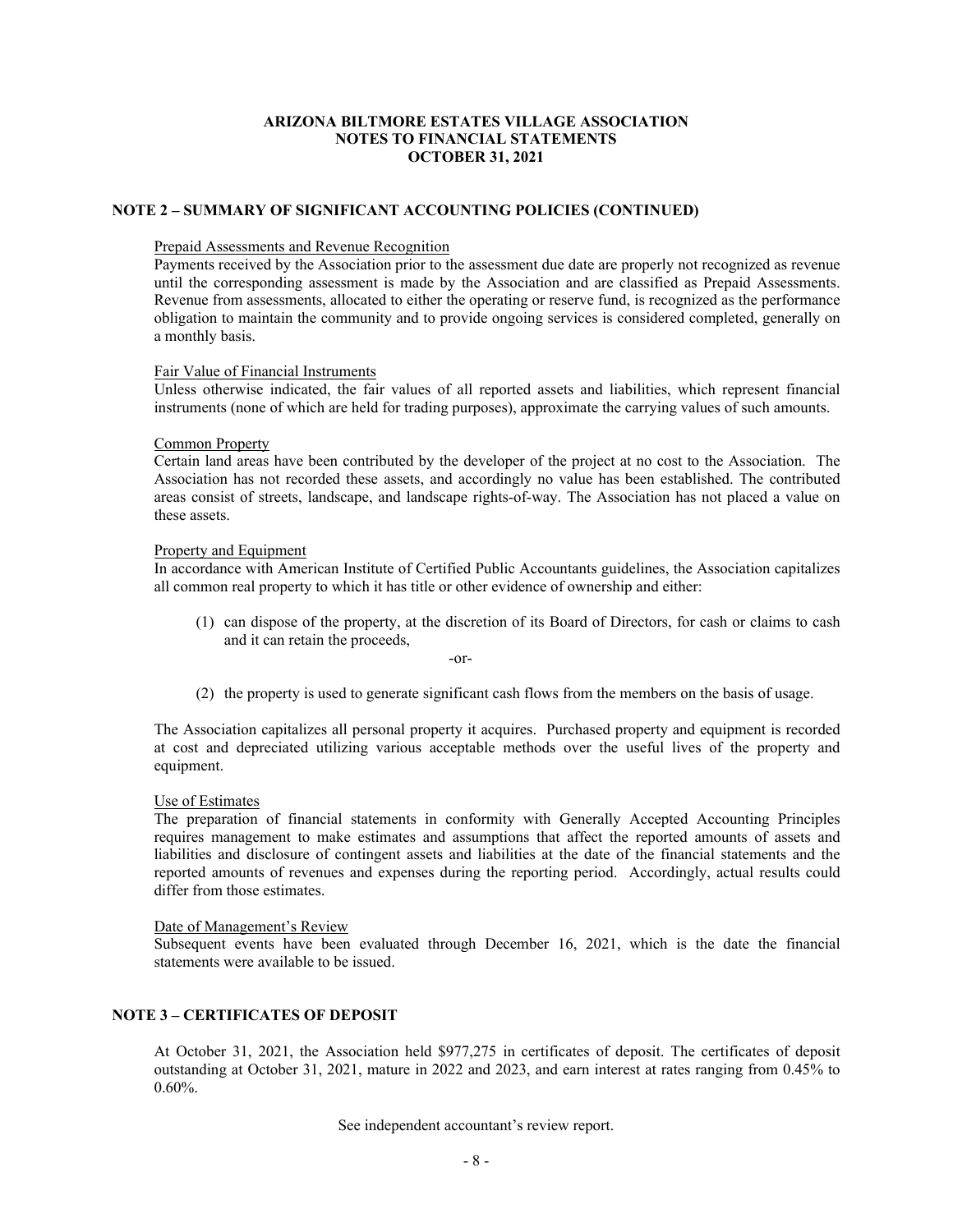#### **NOTE 4 – MEMBER ASSESSMENTS**

Association members are subject to annual assessments, billed on a periodic basis, to provide funds for the Association's operating expenses and major repairs and replacements. During the fiscal year ended October 31, 2021, the combined annual assessment was \$275, payable annually. Assessment revenue allocated to the operating and reserve funds is recognized as the related performance obligation is satisfied at transaction amounts expected to be collected. The Association's performance obligation related to its annual assessments billed on a periodic basis is satisfied over time on a daily pro-rata basis using the input method. Assessments receivable at the balance sheet date are stated at the amounts expected to be collected from outstanding assessments from homeowners. The Association's policy is to retain legal counsel and place liens on the properties of homeowners whose assessments are thirty days or more delinquent. Any excess assessments at the fiscal year end are retained by the Association for use in the succeeding fiscal year. There is no maximum annual assessment defined in the Association's governing documents.

At October 31, 2021, the Association had assessments receivable of \$385. It is the opinion of the Board of Directors that the Association will ultimately prevail against the majority of the homeowners with assessments receivable.

The Association treats uncollectible assessments as variable consideration. Methods, inputs, and assumptions used to evaluate whether an estimate of variable consideration is constrained include consideration of past experience and susceptibility to factors outside the Association's control. The balances of assessments receivable as of the beginning and end of the fiscal year are \$385 and \$385, respectively.

### **NOTE 5 – ACCOUNTS RECEIVABLE**

Assessment and other receivables consisted of the following at October 31, 2021:

|                                | Total Due | Over 90 Days |  |  |
|--------------------------------|-----------|--------------|--|--|
| Assessments Receivable         | 385       | 385          |  |  |
| Other Accounts Receivable      | 732       | 732          |  |  |
| <b>Total Gross Receivables</b> | 1.117     | 1.117        |  |  |
| Less: Allowance for Bad Debt   | -         |              |  |  |
| <b>Total Net Receivables</b>   |           |              |  |  |

The Association could incur losses, up to the full amount of the receivables. Bad debt expense for the fiscal year ended October 31, 2021, was \$0. An allowance for bad debt has not been established.

### **NOTE 6 – NORTHERN ROAD INCOME**

The Association collects revenue from certain commercial entities that share roadways maintained by the Association and has termed the income as Northern Road Income in its financial statements. The commercial entities pay the Association an allocation based on the expected costs for annual maintenance. The commercial entities are assessed on a calendar year basis, and the income is amortized monthly throughout the fiscal year. For the fiscal year ended October 31, 2021, the Association has recorded \$63,004 for Northern Road Income. Prepaid Northern Road Income as of October 31, 2021, was \$10,510.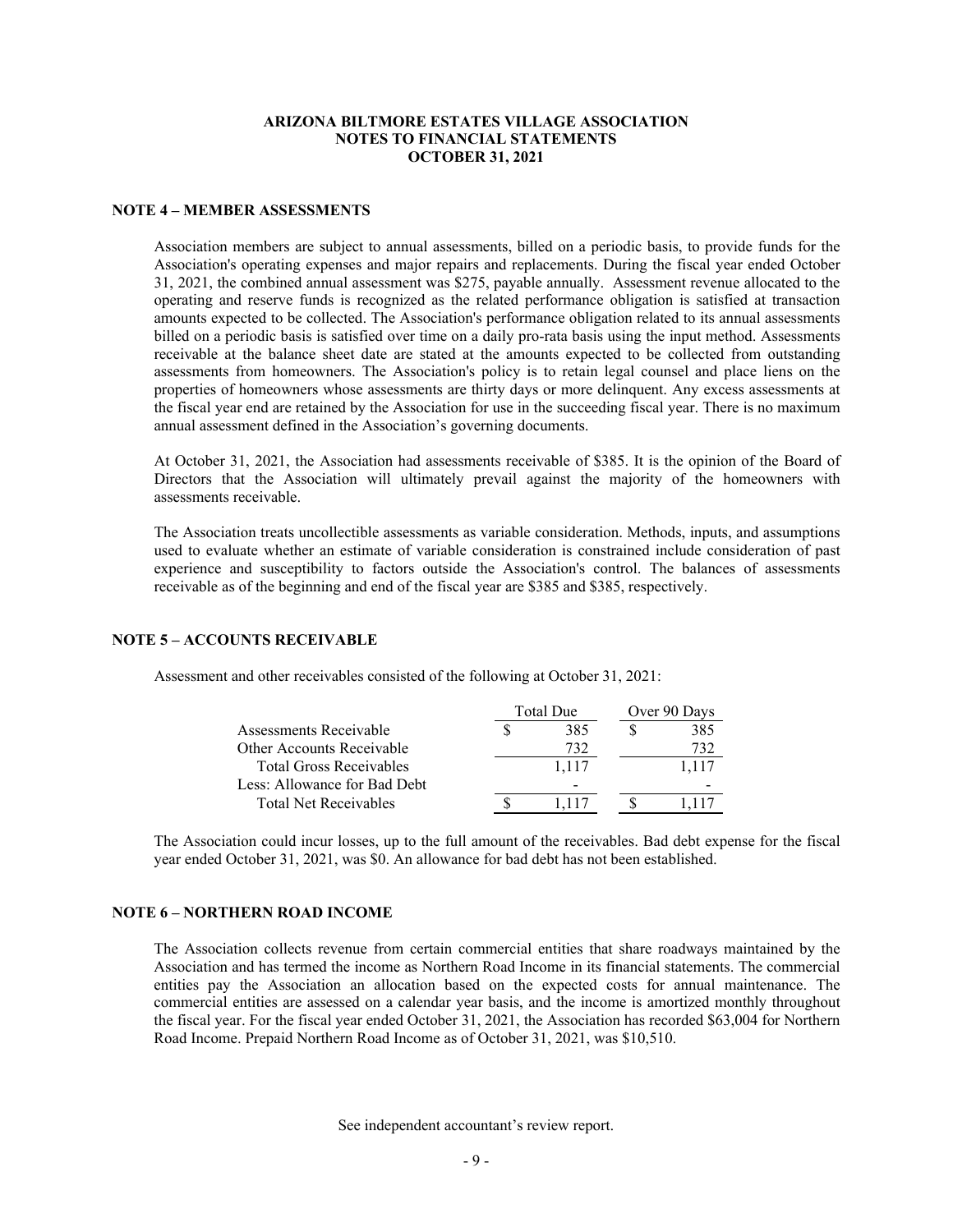#### **NOTE 7 – COX REVENUE SHARE INCOME**

The Association has entered into an Amended and Restated Cable Television Easement Agreement with Cox Communications Arizona, LLC ("Cox"), with an effective date of January 1, 2017, and an initial term ending March 31, 2037. As part of the agreement, the Association grants Cox a perpetual, non-exclusive easement to the "Easement Area", as defined in the agreement. Cox has agreed to pay the Association 3% of all Service Revenue, as defined in the agreement, that is received by Cox. For the fiscal year ended October 31, 2021, the Association recorded \$65,222 of revenue from Cox.

#### **NOTE 8 – INCOME TAXES**

The Association files its income tax return as a homeowners association, in accordance with Internal Revenue Code Section 528. Under that Section, the Association is not taxed on uniform assessments to members and other income received from Association members solely as a function of their membership in the Association. The Association is taxed on its investment income and other non-exempt function income. The Association had a federal and state income tax liability of \$13,214 and \$3,235, respectively, for the fiscal year ended October 31, 2021. Federal and state income taxes disbursed in the current fiscal year for the prior fiscal year were \$4,462 and \$736, respectively.

## **NOTE 9 – UNCERTAIN TAX POSITIONS**

The Association accounts for uncertain tax positions, if any, in accordance with FASB Accounting Standards Codification Section 740. In accordance with these professional standards, the Association recognizes tax positions only to the extent that Management believes it is "more likely than not" that its tax positions will be sustained upon IRS examination. Management believes that it has no uncertain tax position for the fiscal year ending October 31, 2021.

The Association believes that its income tax filing positions will be sustained upon examination and does not anticipate any adjustments that would result in a material adverse effect on the Association's financial condition, net income or cash flows. Accordingly, the Association has not recorded any reserves, or related accruals for interest and penalties for uncertain tax provisions at October 31, 2021.

The Association is subject to routine audits by taxing jurisdictions; however, there are no audits currently in progress for any tax periods. The Association believes it is no longer subject to income tax examinations by U.S. federal tax authorities for fiscal years before 2018, or by Arizona state tax authorities for fiscal years before 2017.

#### **NOTE 10 – CONCENTRATION OF CREDIT RISK**

The Association's primary source of revenue is member assessments, which are earned on assessable lots or parcels located within a small geographic area. Member assessments and related receivables are subject to significant concentration of credit risk, given that they are primarily from a small geographical area, which can be impacted by similar economic conditions. Member assessments may be secured by liens upon a member's property or legal judgements. The Association monitors the collectability of these receivables and pursues collection as needed. Should the Association's collection efforts be unsuccessful, the Association could incur losses up to the full amount due. Management routinely assesses the collectability of these receivables and provides for an allowance for doubtful accounts.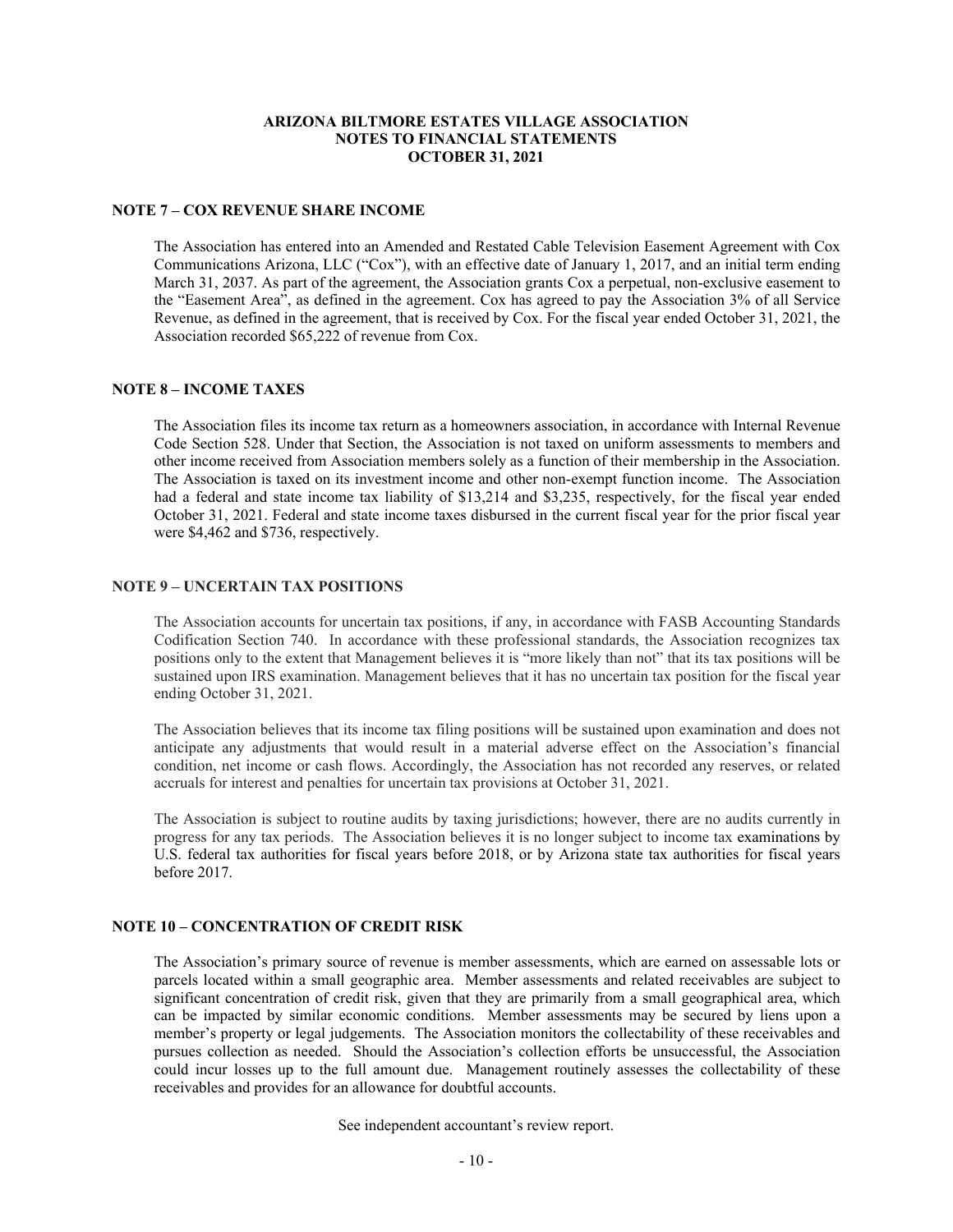#### **NOTE 10 – CONCENTRATION OF CREDIT RISK (CONTINUED)**

The Association places its cash deposits and investments with financial institutions that have Federal Deposit Insurance Corporation (FDIC) coverage. At various times, deposits with these financial institutions, designated as cash, cash equivalents and investments, may exceed insurance coverage provided by the Federal Deposit Insurance Corporation (FDIC), or other types of insurance programs.

#### **NOTE 11 – COMMITMENTS AND CONTINGENCIES**

The Association enters into various contracts for landscaping and other services. Generally all contracts are for one year terms and can be canceled by either party with 30 to 90 day notifications.

## **NOTE 12 – COVID-19 PANDEMIC**

During the fiscal year ended October 31, 2021, a pandemic caused by the coronavirus (COVID-19) has had a significant detrimental impact on the United States economy. As a result, economic uncertainties have arisen which could negatively impact revenue for the Association. Other financial impacts such as bad debt losses, contract modifications, inadequate reserve funding, or other unforeseen circumstances could occur.

#### **NOTE 13 – FUTURE MAJOR REPAIRS AND REPLACEMENTS**

The Association accumulates funds for future major repairs and replacements. At December 31, 2021, funds accumulated for this purpose are \$2,152,847 and are held in separate accounts and are generally not available for operating purposes.

In 2021, the Association's Board of Directors engaged a firm to conduct a study to estimate the remaining useful lives and replacement costs of the common property components. The reserve study was completed on November 30, 2021. The Association is funding future major repairs and replacements based on the study's estimates of current replacement costs. Funding considerations include amounts previously designated for future major repairs and replacements. Actual expenditures, when incurred, may vary from the estimated amounts and the variations may be material. Accordingly, amounts designated for future major repairs and replacements may not be adequate to meet future needs. If additional funds are needed, however, the Association may increase regular assessments up to the maximum annual assessment, levy special assessments, subject to member approval, or may delay major repairs and replacements until funds are available.

## **NOTE 14 – PRIOR PERIOD ADJUSTMENT**

A prior period adjustment was recorded due to security expenses not accrued in the prior fiscal year. Accordingly, an adjustment in the amount of \$16,026 was made to restate the beginning of year operating fund balance. The net effect of the adjustment decreased the beginning operating fund balance by \$16,026.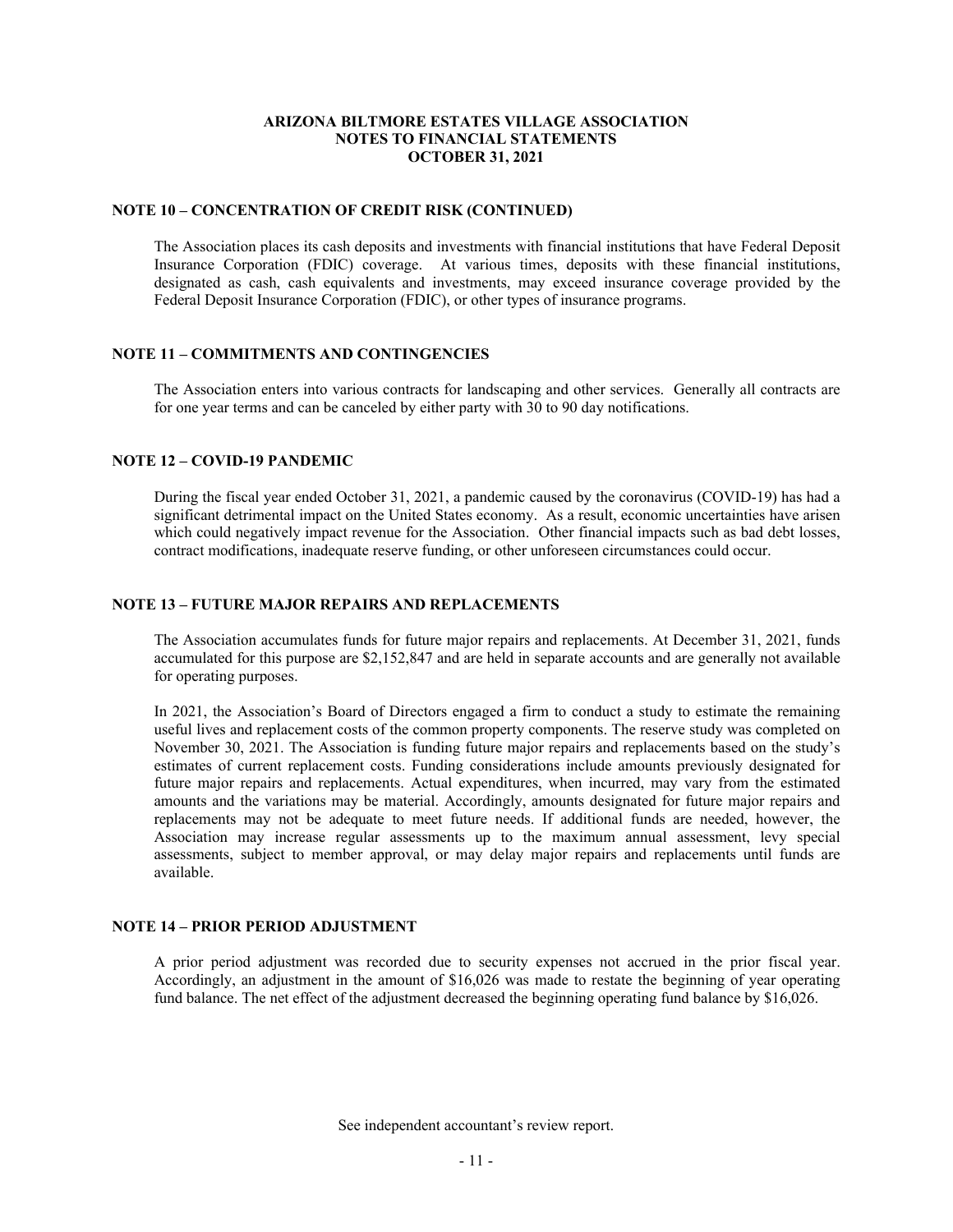### **NOTE 15 – OPERATING LEASE OBLIGATIONS**

The Association entered into a fourth extension of a lease agreement for office space. The fourth extension of the lease agreement commenced on August 1, 2018 and will expire July 31, 2023. Monthly lease payments at the beginning of the extension lease term were \$1,767.17 per month, and the rate will increase gradually after each twelve-month period over the five-year term of the lease. For each of the remaining fiscal years, minimum future lease payments are as follows:

| <b>Fiscal Years Ending</b> |   |        |
|----------------------------|---|--------|
| October 31,                |   |        |
| 2022                       | S | 22,704 |
| 2023                       |   |        |
| Total                      |   |        |

The Association's operating lease expenses for the fiscal year ended October 31, 2021 were \$23,422.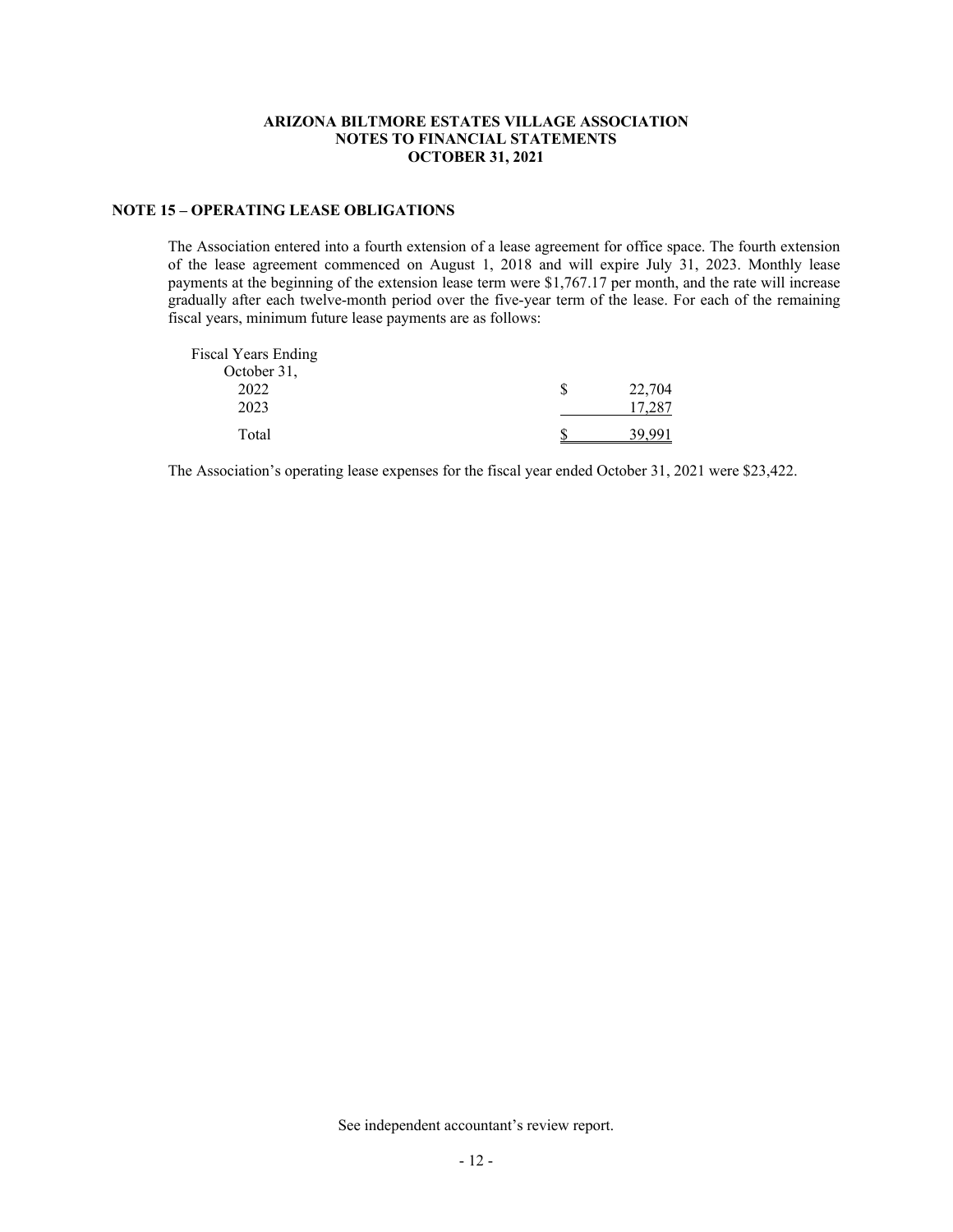# **ARIZONA BILTMORE ESTATES VILLAGE ASSOCIATION**

SUPPLEMENTARY INFORMATION

**\_\_\_\_\_\_\_\_\_\_\_\_\_\_\_\_\_\_\_**





www.ButlerHansen.com